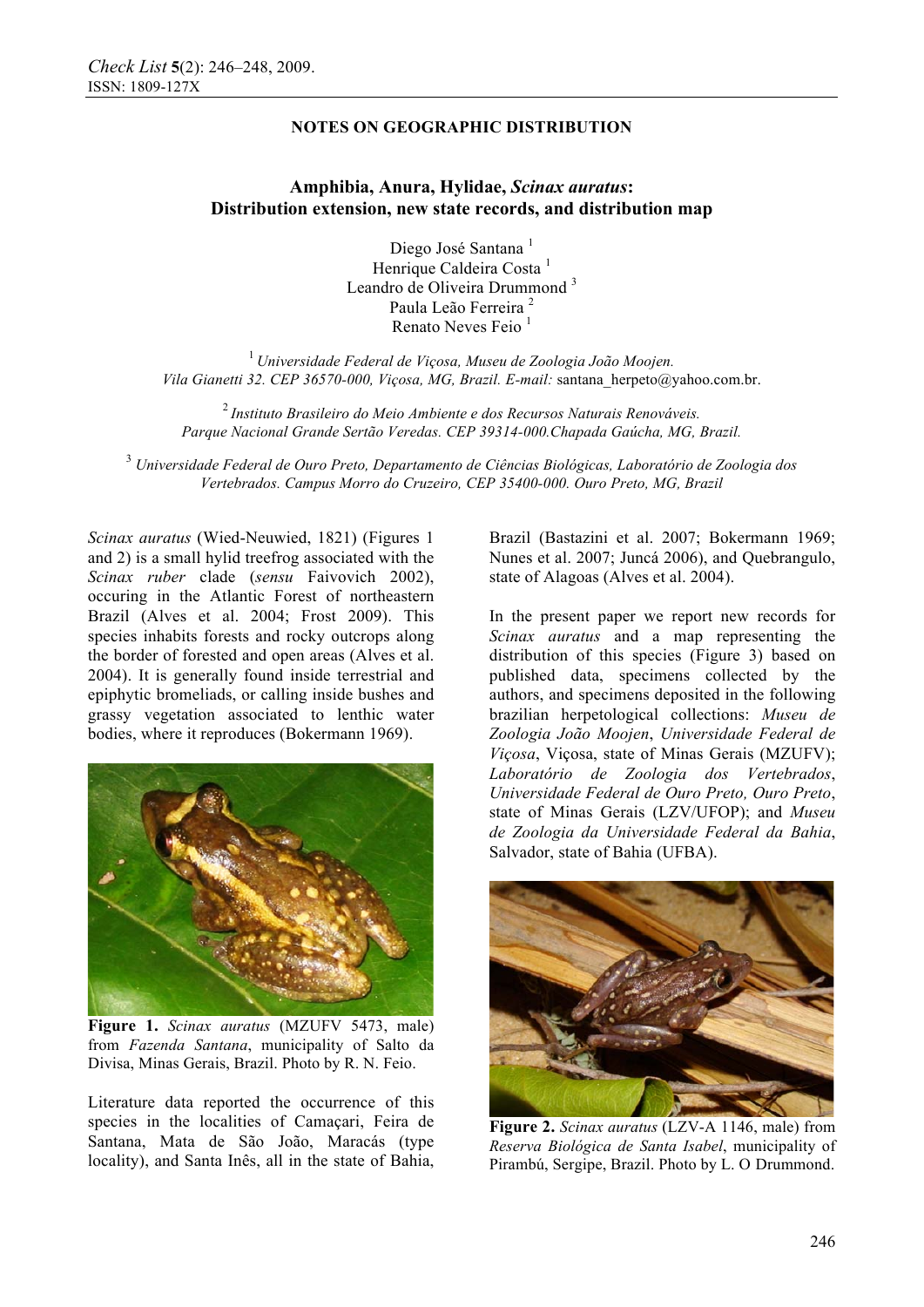

## **NOTES ON GEOGRAPHIC DISTRIBUTION**

**Figure 3.** Geographic distribution map of *Scinax auratus*. ALAGOAS (AL): 1 - Quebrangulo; SERGIPE (SE): 2 - Pirambú; BAHIA (BA): 3 - Entre Rios; 4 - Feira de Santana; 5 - Mata de São João; 6 - Camaçari; 7 - Cachoeira; 8 - Salvador; 9 - Amargosa; 10 - Santa Inês; 11 - Maracás; MINAS GERAIS (MG): 12 - Salto da Divisa.

**————————————————** 

We identified several new localities of occurrence of *Scinax auratus*, including two new state records. Specimens from the following municipalities in the state of Bahia, Brazil, represent new localities for the species: Amargosa (13º01' S, 39º36' W; UFBA 6481, 6487), Cachoeira (12º44' S, 38º52' W; UFBA 7582- 7583), Entre Rios (11º57' S, 38º04' W; UFBA 5970, 6138), and Salvador (12º58' S, 38º30' W; UFBA 432-436, UFBA 438-447, UFBA 6060).

During a fieldwork in Reserv*a Biológica de Santa Isabel*, municipality of Pirambú (10º44' S, 36º51' W), northern coast of the state of Sergipe, several individuals of *Scinax auratus* (vouchers LZV-A 1146-1147, 1194-1197) were observed in areas of "*restinga*", a phytophysionomy of the Atlantic Forest biome typical of the sandy coastal plains that occupies 79% of the Brazilian coast (Araujo et al. 1998). Males were found calling on the edge or on the emergent vegetation of ponds surrounded by arboreal and anthropized *restingas*.

This is the first record of this species for the state of Sergipe, filling a distributional gap between the states of Bahia and Alagoas.

The occurrence of *S. auratus* at *Fazenda Santana*, municipality of Salto da Divisa, state of Minas Gerais (16º00' S, 39º56' W; MZUFV 4908-4910, 5472-5473) provides another new state record for the species and its southernmost record, ca. 290 km south from the municipality of Maracás (type locality), state of Bahia (Bokermann 1969).

The current data on the geographic distribution of *S. auratus* shows that this species occurs along the Atlantic Forest domain (sensu Ab'Sáber 1977), from Quebrangulo, in the state of Alagoas, to Salto da Divisa, in the northeastern region of the state of Minas Gerais (Figure 3). The distributional gap between Maracás (BA) and Salto da Divisa (MG) is probably due to insufficient sampling.